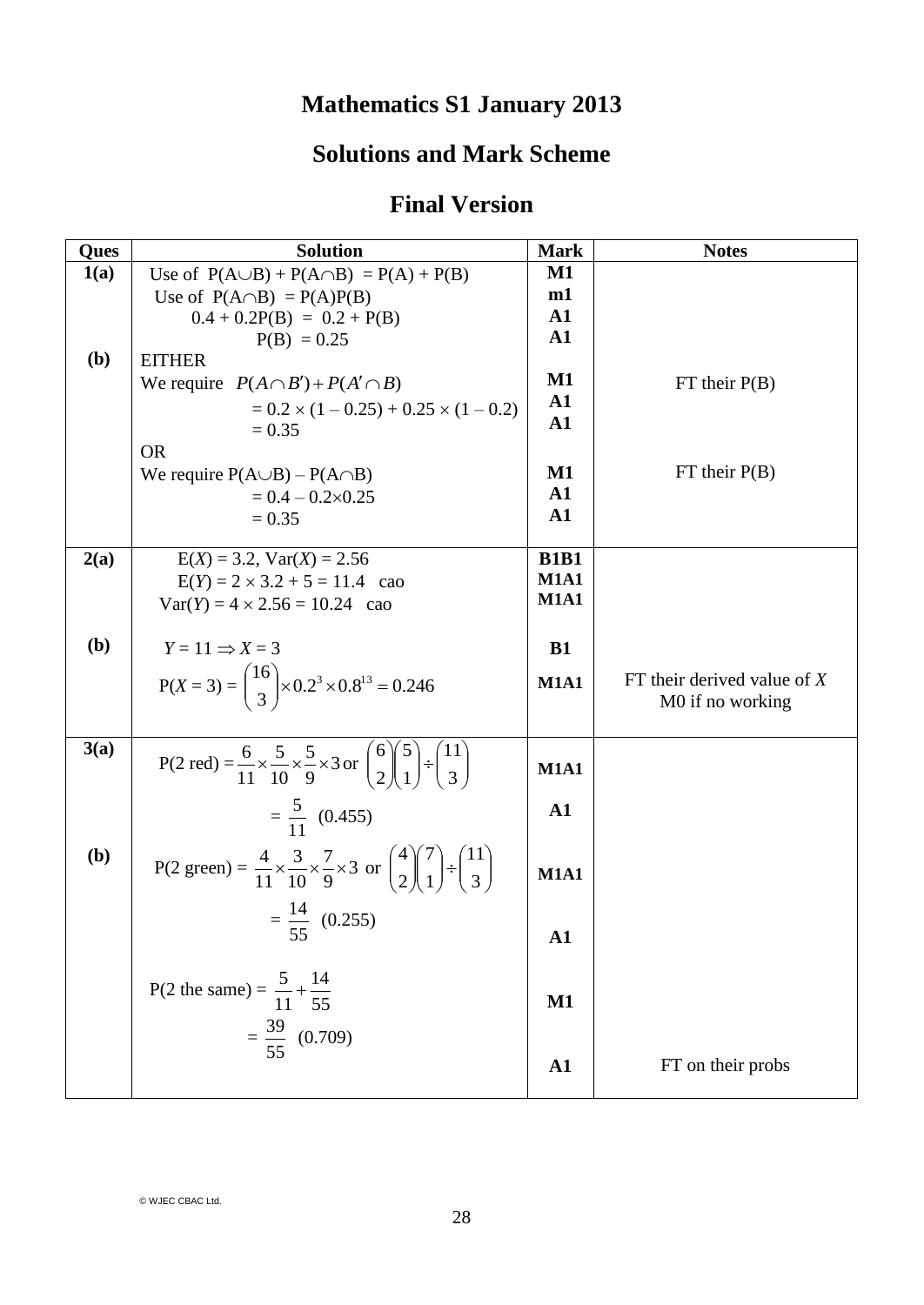| Ques    | <b>Solution</b>                                                      | <b>Mark</b>       | <b>Notes</b>                                                         |
|---------|----------------------------------------------------------------------|-------------------|----------------------------------------------------------------------|
| 4(a)(i) | Poisson mean $= 6$                                                   | B1                |                                                                      |
|         | P(4 arrivals) = $e^{-6} \times \frac{6^4}{4!} = 0.134$ cao           | <b>M1A1</b>       | Accept $0.2851 - 0.1512$ or<br>$0.8488 - 0.7149$<br>M0 if no working |
| (ii)    | <b>EITHER</b>                                                        |                   |                                                                      |
|         | P(between 2 and 8) = $0.8472 - 0.0174$                               | <b>B1B1</b>       |                                                                      |
|         | or $0.9826 - 0.1528$                                                 |                   |                                                                      |
|         | $= 0.8298$ cao                                                       | <b>B1</b>         | M0 if no working                                                     |
|         | <b>OR</b>                                                            |                   |                                                                      |
|         | P(between 2 and 8) = $\sum_{x=2}^{8} e^{-6} \times \frac{6^{x}}{x!}$ | $M1$              |                                                                      |
|         | $= 0.0446 + 0.0892 + 0.1339 + 0.1606 + 0.1606$<br>$+0.1377 + 0.1033$ | A1                | M0 if no working                                                     |
|         | $= 0.83$ cao                                                         | A1                |                                                                      |
| (b)     | $E(X) = 12$                                                          | B1<br><b>M1A1</b> |                                                                      |
|         | $E(X^2) = E(X) + [E(X)]^2 = 156$                                     |                   | M1 requires $Var(X) = E(X)$<br>FT their mean                         |
| 5(a)(i) | Let $X$ denote the number of seeds producing red                     |                   |                                                                      |
|         | flowers so that X is $B(20,0.7)$ si                                  | <b>B1</b>         |                                                                      |
|         | $P(X = 15) = {20 \choose 15} \times 0.7^{15} \times 0.3^{5}$         | M1                | M0 if no working<br>Accept $0.4164 - 0.2375$ or                      |
|         | $= 0.179$                                                            | A1                | $0.7625 - 0.5836$                                                    |
| (ii)    | The number of seeds not producing red flowers,                       | M1                |                                                                      |
|         | $X'$ , is B(20,0.3)                                                  |                   |                                                                      |
|         | We require $P(X > 12) = P(X' < 8)$                                   | m1                |                                                                      |
| (b)     | $= 0.7723$                                                           | A1                |                                                                      |
|         | Number of seeds producing white flowers $Y$ is                       |                   |                                                                      |
|         | $B(150,0.09) \approx Poi(13.5)$ si                                   | B1                |                                                                      |
|         |                                                                      |                   | Do not accept use of                                                 |
|         | $P(Y = 10) = e^{-13.5} \times \frac{13.5^{10}}{10!}$                 | M1                | interpolation in tables                                              |
|         | $= 0.076$                                                            | A1                | M0 if no working                                                     |
|         |                                                                      |                   |                                                                      |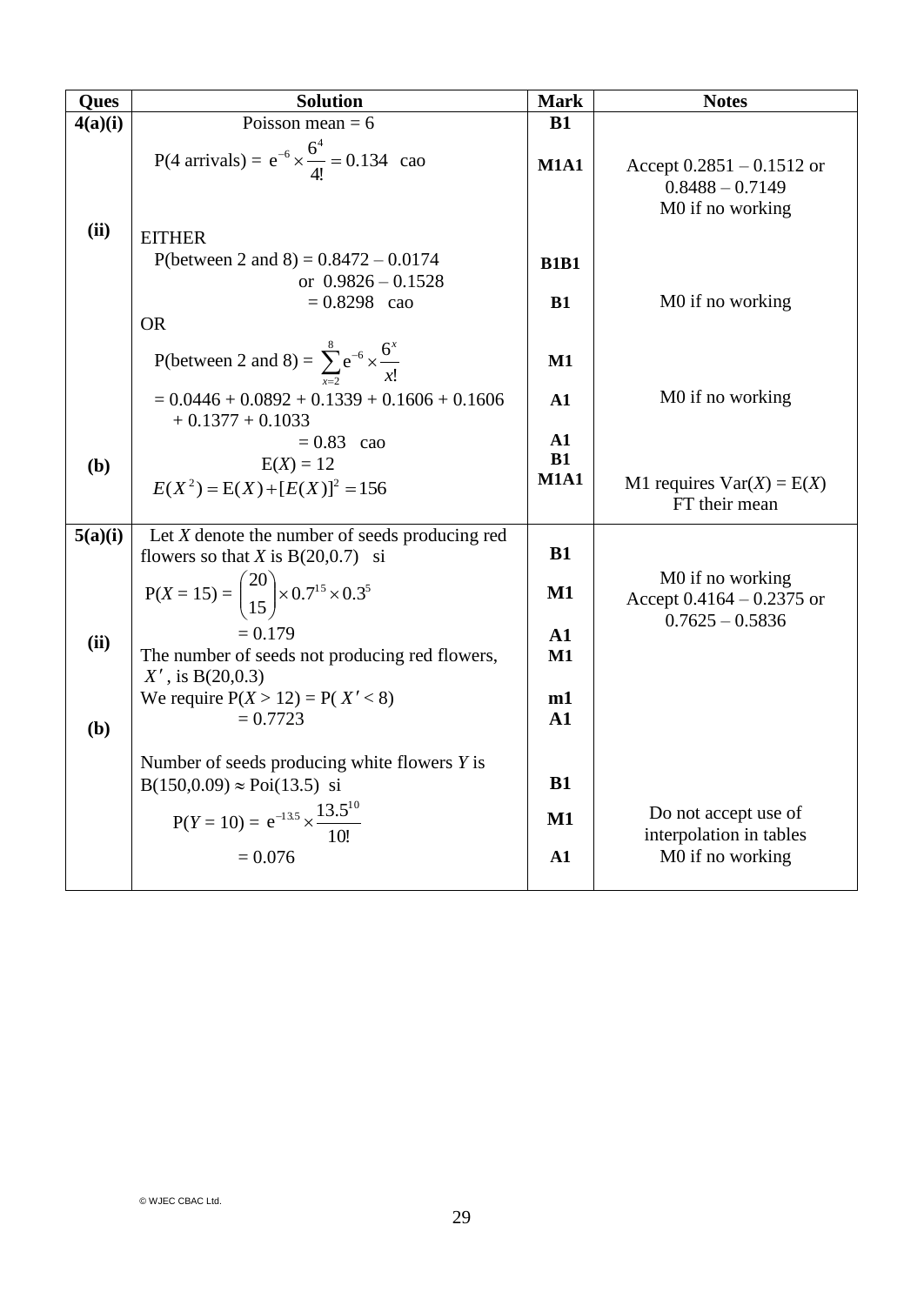| Ques   | <b>Solution</b>                                                                                                  | <b>Mark</b>                  | <b>Notes</b>                                         |
|--------|------------------------------------------------------------------------------------------------------------------|------------------------------|------------------------------------------------------|
| 6(a)   | $k(2+3+4+5)=1$                                                                                                   | $M1$                         |                                                      |
|        | $14k = 1$<br>$k = 1/14$                                                                                          | $\mathbf{A1}$                | Must be convincing                                   |
| (b)    | $E(X) = \frac{2}{14} \times 1 + \frac{3}{14} \times 2 + \frac{4}{14} \times 3 + \frac{5}{14} \times 4$           | $\mathbf{M1}$                |                                                      |
|        | $=\frac{20}{7}$ (2.86)                                                                                           | A1                           | Accept 40k                                           |
|        | $E(X^2) = \frac{2}{14} \times 1 + \frac{3}{14} \times 4 + \frac{4}{14} \times 9 + \frac{5}{14} \times 16$ (65/7) | B1                           | Accept in terms of $k$                               |
|        | $Var(X) = 65/7 - (20/7)^2$<br>$= 1.12 (55/49)$                                                                   | $\mathbf{M1}$<br>${\bf A1}$  | Numerical value required                             |
| (c)    | The possibilities are<br>$(x_1, x_2) = (1,2), (2,3), (3,4)$ si                                                   | B1                           |                                                      |
|        | Prob = $\frac{2}{14} \times \frac{3}{14} + \frac{3}{14} \times \frac{4}{14} + \frac{4}{14} \times \frac{5}{14}$  | <b>M1A1</b>                  |                                                      |
|        | $= 0.194(19/98)$                                                                                                 | A1                           | Numerical value required                             |
| 7(a)   | $P(+) = 0.02 \times 0.96 + 0.98 \times 0.01$<br>$= 0.029$                                                        | <b>M1A1</b><br>$\mathbf{A1}$ | M1 Use of Law of Total Prob<br>(Accept tree diagram) |
| (b)(i) | P(Disease   + ) = $\frac{0.02 \times 0.96}{0.029}$                                                               | <b>B1B1</b>                  | $FT$ denominator from $(a)$<br>B1 num, B1 denom      |
| (ii)   | $= 0.662$ (96/145)<br>cao                                                                                        | B1                           |                                                      |
|        | <b>EITHER</b><br>$P(+) = 0.662 \times 0.96 + 0.338 \times 0.01$                                                  | <b>M1A1</b>                  | M1 Use of Law of Total Prob                          |
|        | $= 0.639$<br><b>OR</b>                                                                                           | A1                           | (Accept tree diagram)<br>FT from (b)(i)              |
|        | $P(+) = \frac{0.02 \times 0.96^2 + 0.98 \times 0.01^2}{0.029}$                                                   | <b>M1A1</b>                  | M1 valid attempt to use<br>conditional probability   |
|        | $= 0.639$                                                                                                        | A1                           |                                                      |